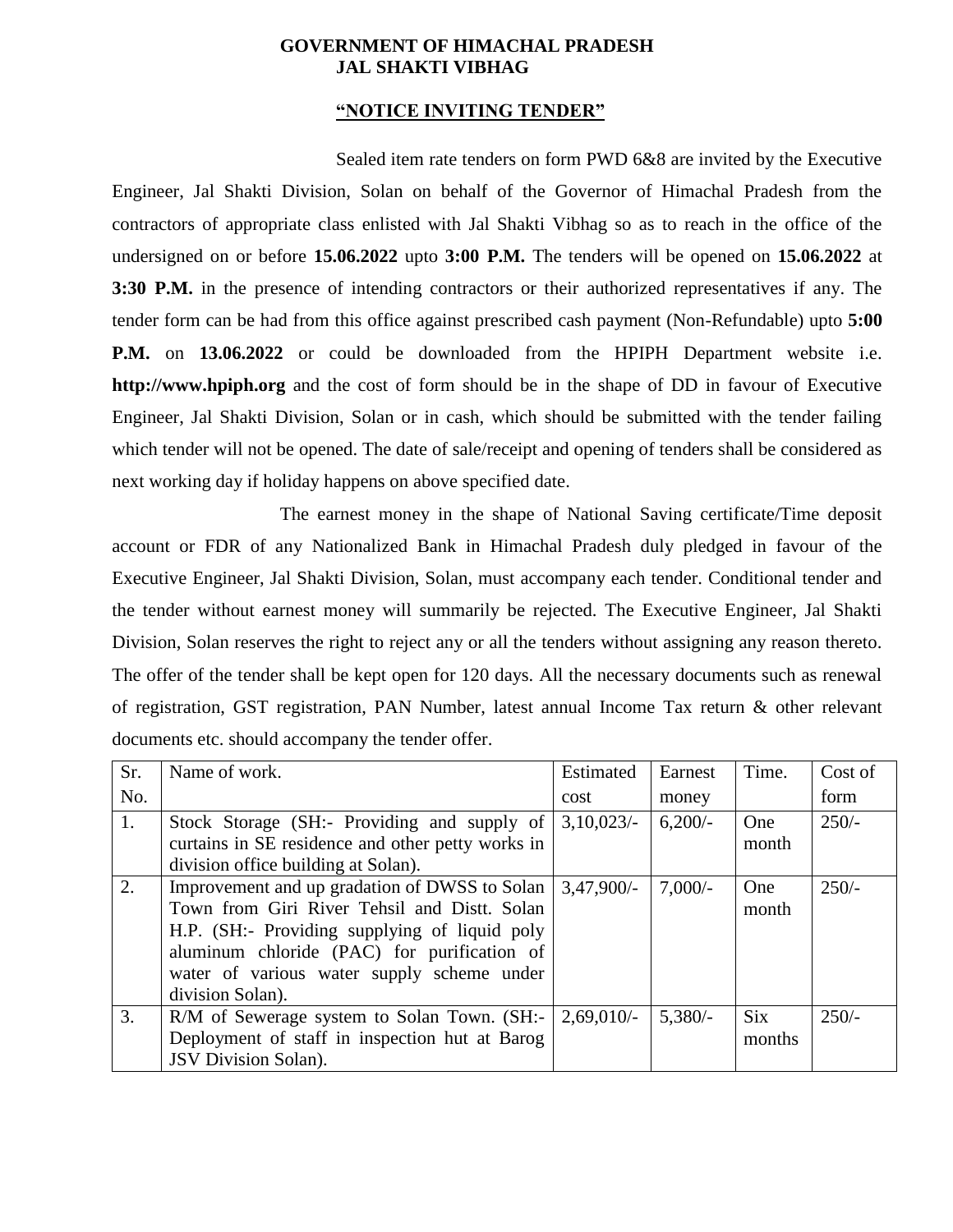| 4.  | Operation and Maintenance of LWSS Jandori<br>from Kiarwah Khud in GP Narayanee Tehsil<br>Kasauli Distt. Solan HP (SH:- Deployment of<br>staff for six months).                                           | $3,37,635/-$  | $6,800/-$  | Six<br>months   | $250/-$ |
|-----|----------------------------------------------------------------------------------------------------------------------------------------------------------------------------------------------------------|---------------|------------|-----------------|---------|
| 5.  | Aug. of LWSS Masool Khana in GP Jangeshu<br>Tehsil Kasauli Distt. Solan HP (SH:- Supply &<br>erection of pump set 50 HP) (For village Sheel<br>Chanderyani) (Set No. 1).                                 | $4,77,500/-$  | $9,550/-$  | 15 days         | $250/-$ |
| 6.  | Providing roof top rain harvesting structure for<br>meeting out drinking water to Central Research<br>Institute campus Kasauli Distt. Solan HP (SH:-<br>Laying/jointing GI pipe and C/O anchor block).   | $2,67,398/-$  | $5,350/-$  | Three<br>months | $250/-$ |
| 7.  | Providing roof top rain harvesting structure for<br>meeting out drinking water to Central Research<br>Institute campus Kasauli Distt. Solan HP (SH:-<br>C/O retaining wall near main storage tank).      | $3,21,369/$ - | $6,450/-$  | Three<br>months | $250/-$ |
| 8.  | Balance work for providing CAD work for FIS<br>Bag in GP Dhangeel Tehsil Kandaghat Distt.<br>Solan. (SH:- Removal of slip and c/o Anchor<br>block and RR wall).                                          | 1,91,046/-    | $3,850/-$  | Three<br>months | $250/-$ |
| 9.  | Restoration of rain damages to LWSS Katoh<br>Rehar in GP Kot Tehsil Kandaghat Distt. Solan.<br>(SH:- C/O 10000 ltr. Capacity of storage tank &<br>laying of 20mm dia pipe).                              | $1,84,616/-$  | $3,700/-$  | Three<br>months | $250/-$ |
| 10. | R/M of LWSS Dharja Tehsil & Distt. Solan.<br>(SH:- C/O RCC storage tank 50,000 ltr. Capacity<br>at village Kalor). Under Drought CRF.                                                                    | $4,01,351/-$  | $8,050/-$  | Three<br>months | $250/-$ |
| 11. | R/M of GWSS Jhangar in Tehsil Kasauli Distt.<br>Solan. (SH:- P/L of filter media and allied works<br>to make functional the filteration unit).                                                           | 3,99,304/-    | $8,000/$ - | Three<br>months | $250/-$ |
| 12. | R/M of GWSS Jhangar in Tehsil Kasauli Distt.<br>Solan. (SH:- Connection of filtration unit and<br>protection work).                                                                                      | $3,90,978/-$  | $7,850/-$  | Three<br>months | $250/-$ |
| 13. | C/O irrigation facility to water body Chhob in GP<br>Dhangeel Tehsil Kandaghat Distt. Solan H.P.<br>(SH: C/O RCC work in base etc.) Part-II.                                                             | $4,97,203/-$  | $9,950/-$  | One<br>month    | $250/-$ |
| 14. | Improvement of LIS Kohari Kiyartu in GP Bisha<br>Tehsil Kandaghat Distt. Solan H.P. (SH:- Laying<br>& jointing of HDPE pipe in village Kotla and its<br>adjoining sub village including 3 Nos. outlets). | $2,55,410/-$  | $5,100/-$  | One<br>month    | $250/-$ |

# **TERMS & CONDITIONS:-**

The documents shall be submitted in **2 (two) covers:-**

**Cover-1** shall contain following **"eligibility criteria":-**

- 1) The Earnest money or certificate of exemption of Earnest Money.
- II) Certificate of registration with Jal Shakti Vibhag in appropriate class and latest renewal thereof.
- III) Copy of PAN card, GST registration and latest annual Income tax return thereof.